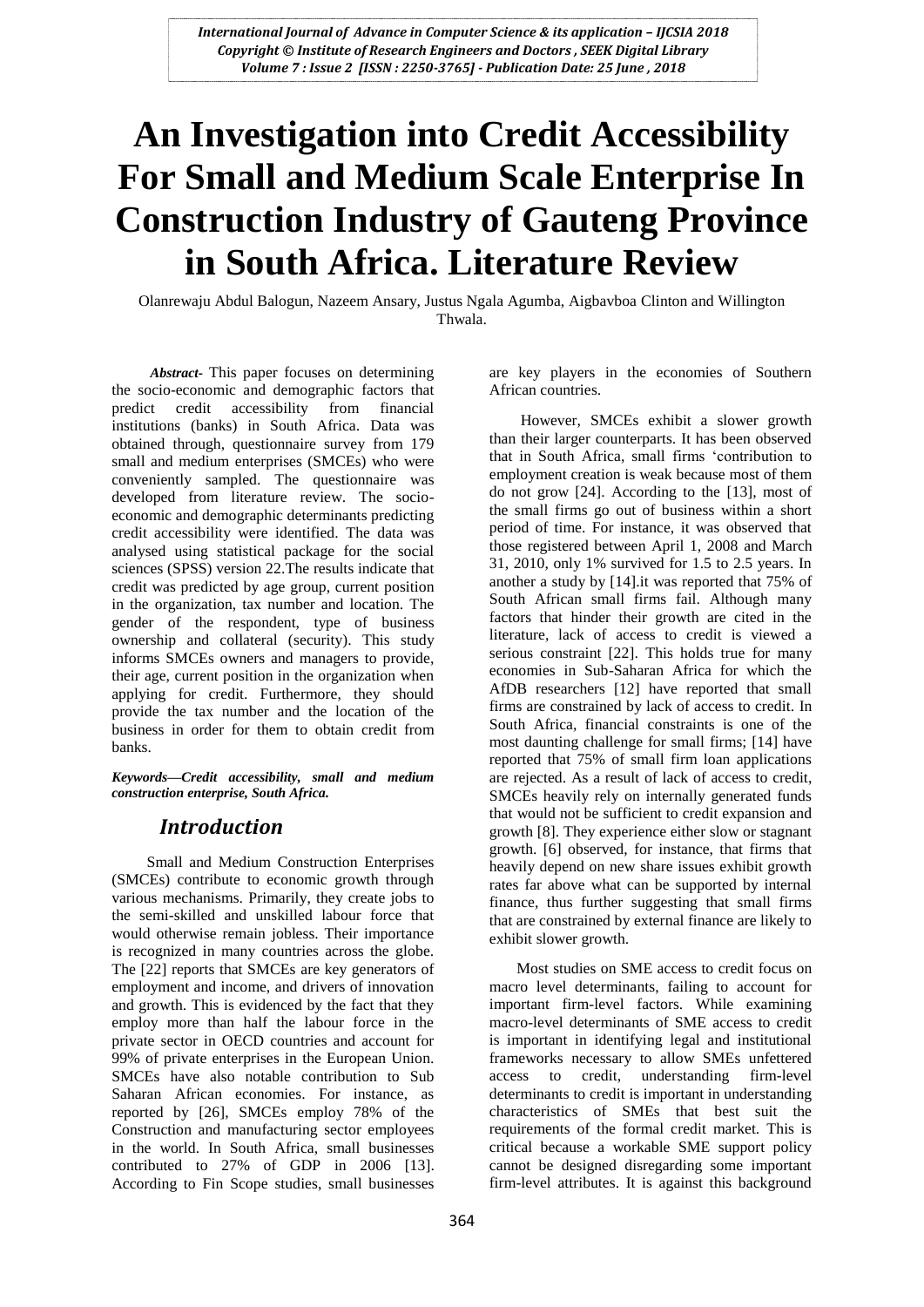*International Journal of Advance in Computer Science & its application - IJCSIA 2018 Copyright © Institute of Research Engineers and Doctors , SEEK Digital Library Volume 7 : Issue 2 [ISSN : 2250-3765] - Publication Date: 25 June , 2018*

that this study aims at examining the link between financial access and SME size in South Africa using firm-level data from the Fin-Scope South Africa Small Business Survey conducted by Fin Mark Trust in 2010.

 The rest of the paper is structured as follows. This section presents review of empirical evidence on financial access and determinants of credit accessibility, why the next section discusses the empirical findings, and the last section presents conclusions and policy implications.

Olanrewaju Abdul Balogun University of Johannesburg South Africa [lbalogun@uj.ac.za](mailto:lbalogun@uj.ac.za) Nazeem Ansary University of Johannesburg South Africa [nasary@uj.ac.za](mailto:nasary@uj.ac.za) Aigbavboa Clinton University of Johannesburg South Africa [Caigbavboa@uj.ac.za](mailto:Caigbavboa@uj.ac.za) Willington Thwala University of Johannesburg South Africa [didbhukut@uj.ac.za](mailto:didbhukut@uj.ac.za)

# *Determinants of credit accessibility for small and medium enterprise in the construction*

 This section discusses the determinants of credit accessibility as per the reviewed literature; *Gender*

 According to [1],[27] suggested that gender play a significant role on access to credit. A number of studies have shown that female SMEs are more constrained than male SMEs in term of difficulties when access credit from bank. [5] in his study suggested that female SMEs face more obstacles while accessing credit compared to male. [23] in there study based on Global Entrepreneurship Monitor (2004) Database of startup businesses analysed gender differences in access to credit and explained that female are more financial constrained compared to their male counterparts in accessing credit.[26] indicated that access to credit is more oriented towards male than female. [18] in their study of SMEs with regards to the impact of gender on access to credit, established that female get credit easier compared to their male counterparts.

#### *Age group*

 Age is one of the most commonly studied factors that affect access to bank loan. The effect that age has on access to bank loan can be viewed from both demand and supply side of loan. From the perspective of demand side, age is a factor that determines the owner/manager's preference or selfselection of either being user or non-user in the credit market [20]. This is based on the assumption that a particular age group tends to behave and prefer in a different way than other age groups. For instance, older owner/managers mostly appear to be at risk[20] and do not want to use bank loan. The motivation of entrepreneurs also varies with age. For instance old applicants' motivation to run a business often appears to be just a hobby or monopoly of power. Such individuals tend to fail to attract, apply or secure access to credit. Similarly, from supply side perspective, banks" perception of different age group also affects access to bank credit. For instance, applicants of old age group are generally perceived as non-innovative and nondynamic. Young aged owner/managers are perceived as innovative and good performers, but risky portfolio. In addition, [1] observed that information asymmetry decreases as the age of owner/managers increases and lead to an improved access to credit. Therefore, there are some implicit and explicit implications which can affect the decision of both the lender and borrower. There are several studies that investigated the effect of age of applicant on access to credit, however there are mixed results, mainly on the significance of the variable. A study conducted by [21], [14] and [21] showed that age do not have significant effect on access to credit. [25] also found out that age and access to credit do not have significant relationship. However, contrary to the above findings,[21] demonstrated that age have significant effect on access to credit on the studied. [1] suggested that the positive of age group on access to credit prevails over the negative.

## *Current position*

 According to the report of Business Partners [4] stated that the level of the position of the directors, manager, or the owner of the company will determine the loan or credit the organization can be secure, this is because credit seekers with higher position in the company and high management level can access loan or credit easily.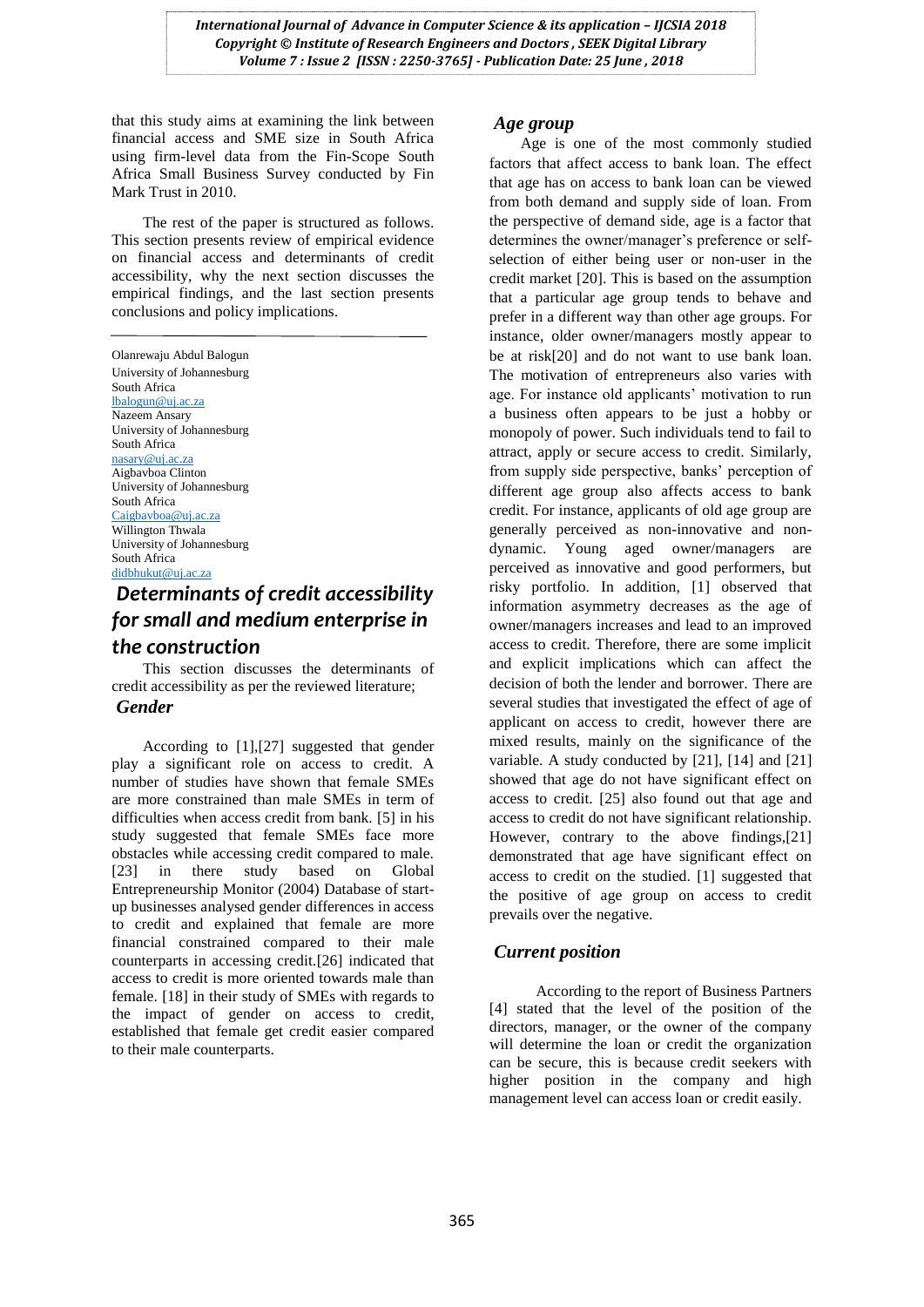*International Journal of Advance in Computer Science & its application – IJCSIA 2018 Copyright © Institute of Research Engineers and Doctors , SEEK Digital Library Volume 7 : Issue 2 [ISSN : 2250-3765] - Publication Date: 25 June , 2018*

## *Types of business ownership*

 According to [18] ownership structures in the company can influence the ability to have access to credit.[2], found that legal status influence the bank lending.[2] further stated that corporate status at start-up appears to be associated with a greater likelihood of bank lending. The effect of form of ownership on credit accessibility is related to the extent that it affects the availability of particular forms of credit.[25] argued that while some may consider the benefits of sole trader or partnership as the critical decision in the choice of legal form of the business, the limited liability gain is not real. On the other hand, choice of legal form involves weighing up credibility, taxation variation against statutory audit costs and public information. Given these, banks may perceive sole trader as good signal as it may portray credibility and formality of operations, or represent an indicator of future growth [7].The existing empirical evidence supports the existence of a positive relationship between form of business ownership and credit leverage. For example,[10] found evidence supporting a positive relationship between leverage and sole trader on access to credit. Similarly,[16] suggest that sole trader lead to a greater use of bank credit. Thus, the form of business ownership influences credit accessibility.

## *Tax Number*

 According to [4] pointed out that SMEs in the service sector reported a lower likelihood to register for tax (64 percent) than those in businesses (66 percent) construction, agriculture, and manufacturing sectors (80 percent). [11] indicated that SMEs employing worker were more likely to express a likelihood to register for tax (75) percent for those with six or more employees) than sole proprietors with no employees (61 percent). SMEs who kept complete financial records on paper and computer were more likely to report an intention to register for tax (78 percent) than those not keeping such records (63 percent). [11] again noted that those who rented separate premises for their business reported a much higher likelihood of registering for tax (74 percent) than others, perhaps because they were aware that their tax payments would be reported by their (property owner or landlords). Those who were within 30 minutes of the South Africa Revenue Services (SARS) office reported a higher likelihood to register (75 percent) than those farther away (67 percent) and much higher than those who said they did not know where the nearest South Africa Revenue Services office was located (57 percent).[11], [8] stated that SMEs who agreed that Government gives a good return on taxes paid in the form of government services reported a much higher likelihood of

registration (80 percent) than those who disagreed (57 percent). The effect of the fear of getting caught was relatively less among the SMEs who believed that more than 10 percent of nonregistered businesses were caught by the SARS in 2016 last year for tax. Those who believed that keeping books was relatively easy, or that tax compliance was relatively easy reported a higher likelihood of registering. [11].It can be suggested that when SMEs are registered for tax they eligible to have a tax number that will aid their access to credit application from the financial institutions.

## *Location of the business*

 The lenders who are geographically closer to their business owner are capable of utilising available qualitative information to establish the credibility of their customers for credit accessibility.[17] spotted that the location of the firm is dependent on access to the financial institution (Bank). According to [3] they indicated that the geographic nearness of the firm to the financial institution had an influence with the firm accessing credit.[15] articulated that SMEs located in the towns are successful in accessing credit compared to those found in the countryside. These studies therefore propose that the location of the business predicts credit accessibility.

## *Collateral security*

 In [lending agreements, c](http://en.wikipedia.org/wiki/Loan_agreement)ollateral is a borrower's pledge of specific property to a lender, to secure repayment of a loan [19]. The collateral serves as protection for a lender against a borrower's [default -](http://en.wikipedia.org/wiki/Default_(finance)) that is, any borrower failing to pay the principal and interest under the terms of a loan obligation. If a borrower does default on a loan (due to insolvency or other event), that borrower forfeits (gives up) the property pledged as collateral - and the lender then becomes the owner of the collateral. The study conducted by [19], established, that collateral is a major determinant of credit accessibility by SMEs.

## **Conclusions of findings**

 The study ascertains that SMEs are constrained from accessing credit because of lack of collateral/security, lack of cash flow statement and owners" equity. Despite these constraints majority of SMEs obtained the full credit they applied for compared to those who did not receive the full credit. It can be assumed that when SMEs receive part of the credit they might apply for credit in other financial institutions or request financial assistance from friends in order to cover for the deficit. The study established that when the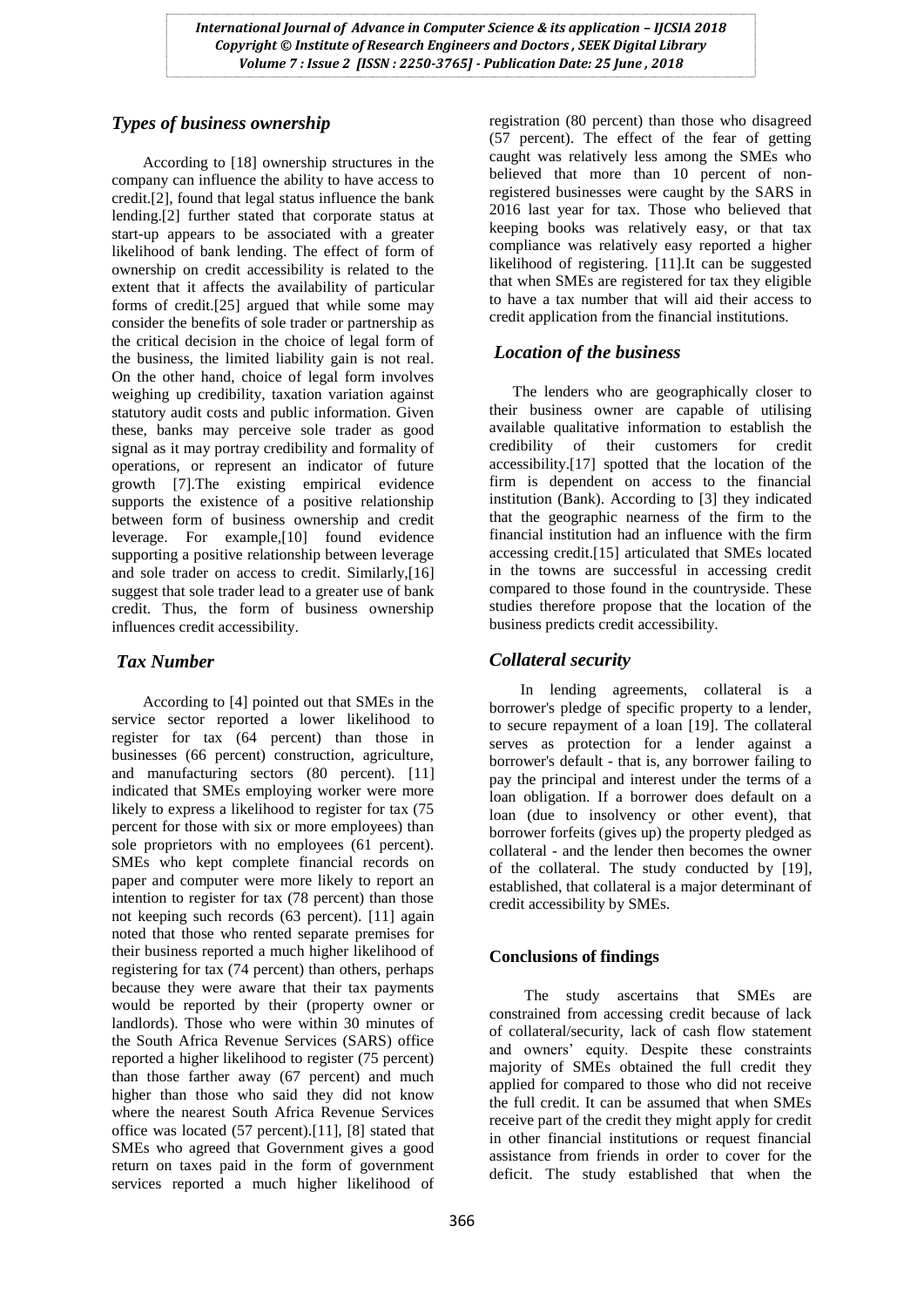*International Journal of Advance in Computer Science & its application – IJCSIA 2018 Copyright © Institute of Research Engineers and Doctors , SEEK Digital Library Volume 7 : Issue 2 [ISSN : 2250-3765] - Publication Date: 25 June , 2018*

predictors were modelled with, access to credit and did not access credit. The predicators did not predict the accessibility of credit. However, when the predictors were modelled with access to full credit and partial credit; age group, current position in the organization, tax number and location of the business in the Gauteng province of South Africa predicted full credit accessibility. However, the gender of the respondent, type of business ownership and collateral (security) did not predict full credit accessibility by SMEs.

#### **Recommendations**

 Based on the conclusions, the study recommends the findings to different stakeholders, that is:

#### *Recommendations to government*

 The government needs to encourage construction SMEs to approach commercial financial institutions to apply for credit as majority of SMEs obtained credit from them. The notion that commercial financial institutions reject or deny SMEs credit should be argued with caution as this study indicates that majority of SMEs acquired their credit from commercial financial institutions. The government agencies that are to offer financial assistance to SMEs need to be informed so that they can assist the SMEs. As per this research this was not evident. The government needs to inform financial institutions not to be too stringent with statement as these are the constraints impeding SMEs from credit accessibility.

#### *Recommendation to financial institutions*

 The financial institutions should be aware of this constraints construction SMEs encounter in accessing credit. Collateral (security), owners" equity and cash flow statement should not be mandatory requirements in order for SMEs to acquire credit. Other requirements should be suggested which will make it easy for SMEs to access credit.

#### *Recommendation to construction SMEs*

 SMEs should be informed that they should provide the age, and current position in the organization of the person applying for the credit. Furthermore, they should provide the tax number and the location of the business in order for them to [9][9] Chittenden, F., Kasur, S. and Poutziouris, P. (2003), "Tax obtain full credit they apply for. However, it is worth indicating that SMEs should also be aware of the requirements that the financial institutions will request them to submit as they apply for credit.

#### *Recommendations for further study*

 Firstly, further research could determine if the findings of this research are consistent

across different sectors. Since the study concentrated on SMEs in the construction sector only. A further research in other sectors will shed more light on the findings of this study;

- In addition, there is the need to replicate this research in other parts of South Africa to confirm if the results of this research can be generalized across the country;
- This study can also be carried out in other African countries for comparative purposes;
- Though the study establishes some predictors on access to full credit, not all the variables were good predicators. Therefore, a further study can be undertaken to justify this findings;
- The study proposes the use of stepwise logistic regression in future study; and
- A further research to test other independent variables not included in this study will be critical.

#### *Reference*

- [1][1] Abdulsaleh, A.M. and Worthington, A.C. (2013) Small and Medium-Sized Enterprises Financing: A Review of Literature. *International Journal of Business and Management*, **8**, 36[. http://dx.doi.org/10.5539/ijbm.v8n14p36](http://dx.doi.org/10.5539/ijbm.v8n14p36)
- [2][2] Beck, T., Demirguc-Kunt, A., (2006). Small and mediumsize enterprises: access to finance as a growth constraint. Journal of Banking and Finance 30, 2931-2943.
- collateral (security), owners' equity and cash flow [3][3] Berger, A. N., & Udell, G. F. (2006). A More Complete Conceptual Framework for SME Finance. Journal of Banking and Finance, 30(11), 2945-2966. [http://dx.doi.org/10.1016/j.jbankfin.2006.05.008.](http://dx.doi.org/10.1016/j.jbankfin.2006.05.008)
	- [4][4] Business Partners, (2011). *SME toolkit, Business Partners Ltd. Types of Finance Available for SMEs*. [Online] Available at: http://www.businesspartners.co.za [Accessed 25 January 2017].
	- [5][5] Carter, S., Anderson, S., Shaw, E. (2001). Women's Business Ownership: A Review of the Academic, Popular and Internet Literature. Glasgow, UK: University of Strathclyde.
	- [6][6] Carpenter, R.E. and Petersen, B.C., (2002). Is the growth of small firms constrained by internal finance? Review of Economics and Statistics, 84(2), pp. 298-309.
	- [7][7] Cassar, G and Holmes, S (2003) .Capital structure and financing of SMEs: Australian evidence. *Accounting* & *Finance, 43* (2), 123-147.
	- [8][8] Chittenden, F., Hall, G. and Hutchinson, P., (1996). Small firm growth, access to capital markets and financial structure: Review of issues and an empirical investigation. Small Business Economics, 8(1), pp. 59-67.
	- regulation and small business in the USA, UK, Australia and New Zealand", *International Small Business Journal,* 21(1), pp. 93-115.
	- [1 [10]Coleman, S., and Cohn, R (1999).Small Firms' Use of Financial Leverage: Evidence from the 1993 National Survey of Small Business Finances. *Frontiers of Entrepreneurial Research.* Wellesley, MA: Babson College.